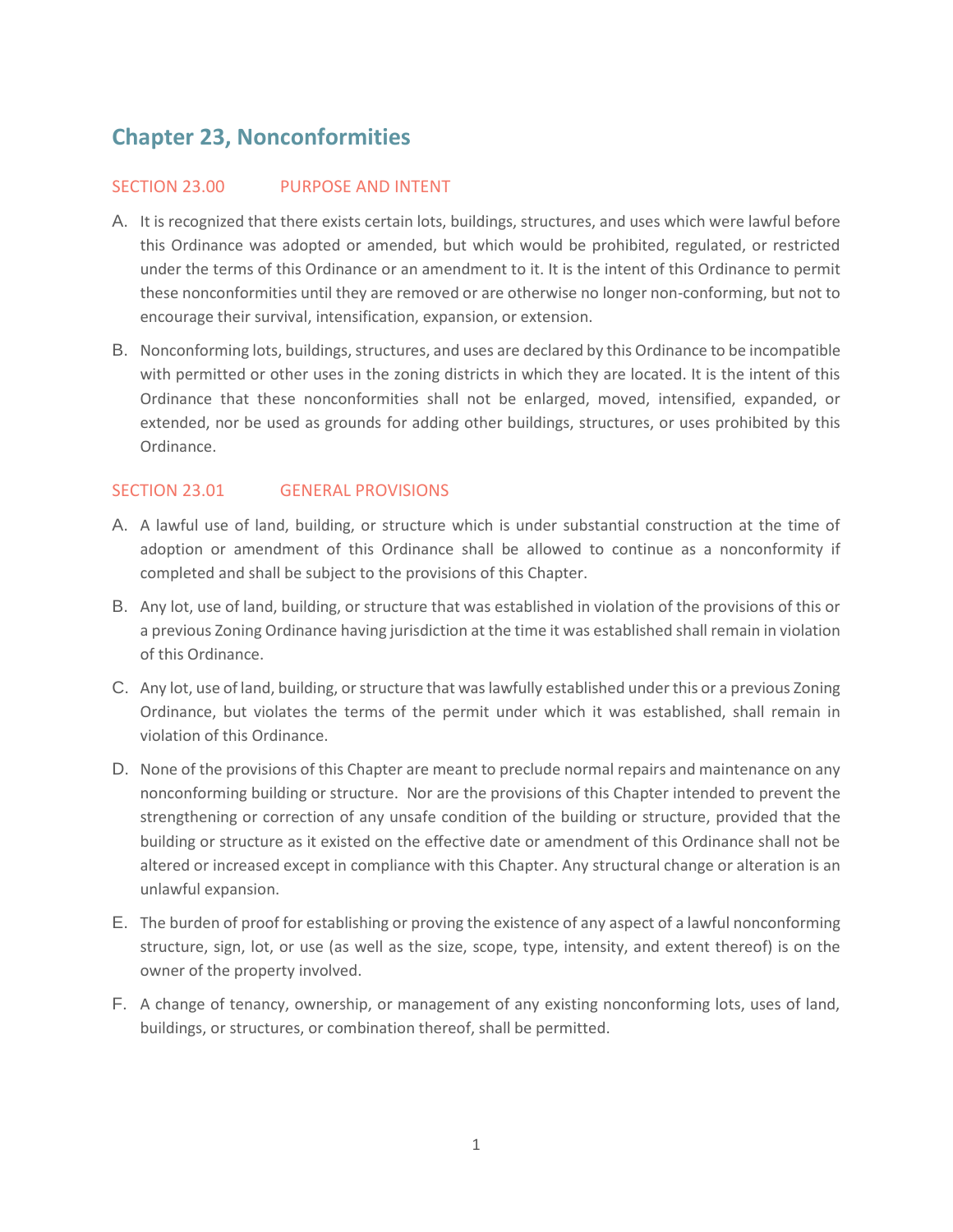## SECTION 23.02 NONCONFORMING LOTS

- A. Where a lawful nonconforming lot of record exists at the time of the adoption or amendment of this Ordinance and it does not meet the current minimum requirements for lot width, frontage, area, or other lot dimensional requirements due to the adoption or amendment of this Ordinance or a new ordinance amendment, such lot may be used for any use permitted by the zoning district in which the lot is located provided that it meets all applicable building and structure setback, lot coverage, yard, and similar requirements.
- B. For two or more lawful nonconforming lots of record, combination of such lots, and/or portions of such lots of record in existence at the time of passage of this Ordinance, or an amendment thereto, the lots involved shall be deemed automatically combined and shall be considered to be one undivided parcel for the purposes of this Ordinance if they:
	- 1. Are in common ownership;
	- 2. Are adjacent to each other or with continuous frontage;
	- 3. Are vacant or have a principal building on either or any of the lots; and
	- 4. Individually do not meet the lot width, area, or other dimensional requirements of this Ordinance;

No such combined parcel or portion of such parcel shall ever be split, detached, or be used or divided in a manner that diminishes compliance with the lot width, area, frontage, and dimensional requirements of this Ordinance.

#### SECTION 23.03 NONCONFORMING USES

- A. A nonconforming use shall not be enlarged , extended or increased or intensified in scope, frequency, size, area, mass or intensity, nor extended to occupy a greater area of land or space than was occupied at the effective date of the adoption or amendment of this Ordinance.
- B. No part of any nonconforming use shall be moved unless such movement eliminates the nonconformity.
- C. If a nonconforming use is abandoned for any reason for a period of more than one year, any subsequent use shall fully conform to the requirements of this Ordinance.
- D. A nonconforming use shall be considered to be abandoned if one or more of the following conditions exist, which are deemed to constitute an intent on the part of the property owner to abandon the nonconforming use:
	- 1. Utilities such as water, gas, or electricity to the property have been disconnected;
	- 2. The property, buildings, or grounds have fallen into disrepair;
	- 3. Signs or other indications of the existence of the nonconforming use have been removed;
	- 4. Removal of buildings, structures, equipment, or fixtures which are necessary for the continuation or operation of the nonconforming use; or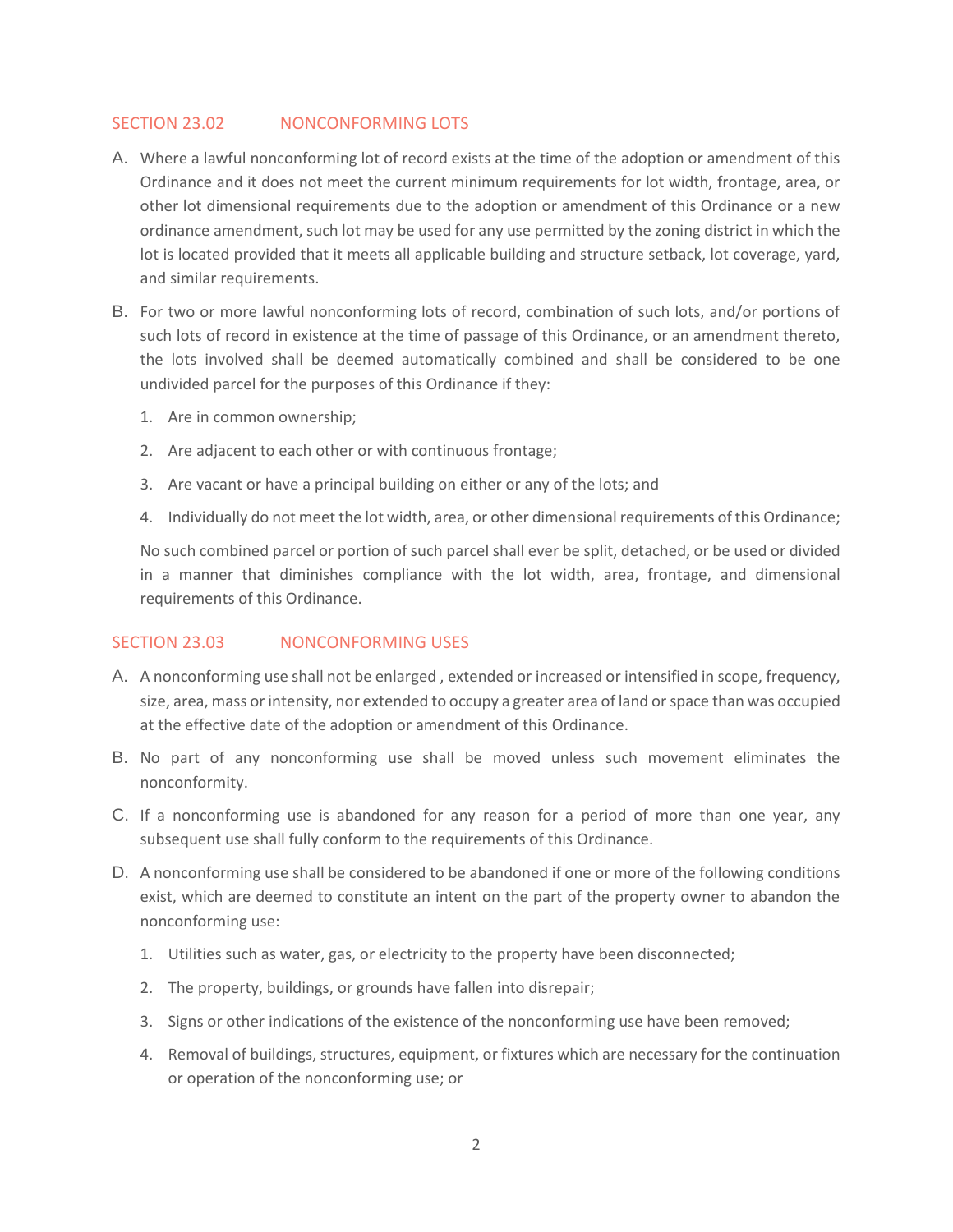- 5. Other actions which in the opinion of the Zoning Administrator constitute an intention on the part of the property owner or lessee to abandon the nonconforming use.
- E. A nonconforming use may be changed to another nonconforming use provided that the new use is approved by the Zoning Board of Appeals and that all of the following determinations are made by the Board of Appeals:
	- 1. The proposed use shall be as compatible as or more compatible with the surrounding neighborhood and uses than the previous nonconforming use.
	- 2. The proposed nonconforming use shall not be enlarged or increased nor extended to occupy a greater or increased area of land, nor have a greater scope or intensity than the previous nonconforming use.
	- 3. The proposed use is consistent with the Township's Master plan.
	- 4. Appropriate conditions and safeguards are provided to ensure compliance with the intent and purpose of this Ordinance.

## SECTION 23.04 NONCONFORMING BUILDINGS AND STRUCTURES

- A. Where a lawful building or structure exists as of the effective date of this Ordinance or amendment to it that does not comply with the requirements of this Ordinance because of restrictions such as lot area, coverage, width, setback, size, height, yards, or other characteristics, such building or structure may remain as long as it is otherwise lawful.
- B. No building or structure that is nonconforming due to its size, height, setback, or other dimensional characteristic may be enlarged or altered in a way that extends or increases the degree of nonconformance, except as noted in subsection C, below.
- C. Where the setback of a building or structure is nonconforming by a distance equal to or less than onehalf of the distance required by this Ordinance, the nonconforming setback may be extended along the same plane, provided that the degree of nonconformance is not increased, with the approval of the Zoning Administrator under the standards of subsection 23.03E.
- D. Should a nonconforming building or structure be moved for any reason and for any distance, it shall be moved to a location that reduces or eliminates that nonconformity.
- E. Should a nonconforming building or structure be destroyed to an extent of more than 60% of its replacement value, it shall lose its lawful nonconforming status and shall be reconstructed only in full conformance with all of the provisions of this Ordinance. However, a single-family detached dwelling may be reconstructed in its previously nonconforming location (i.e., the exact same footprint and size) and at its preexisting size. Any such reconstruction shall be completed within one year of the date at which the dwelling was destroyed.
- F. Should a nonconforming building or structure be destroyed in an amount equal to or less than 60% of its replacement value, it may be reconstructed in its previously nonconforming location (i.e. the exact same footprint and size), but may not be enlarged in size or height. Said reconstruction shall be